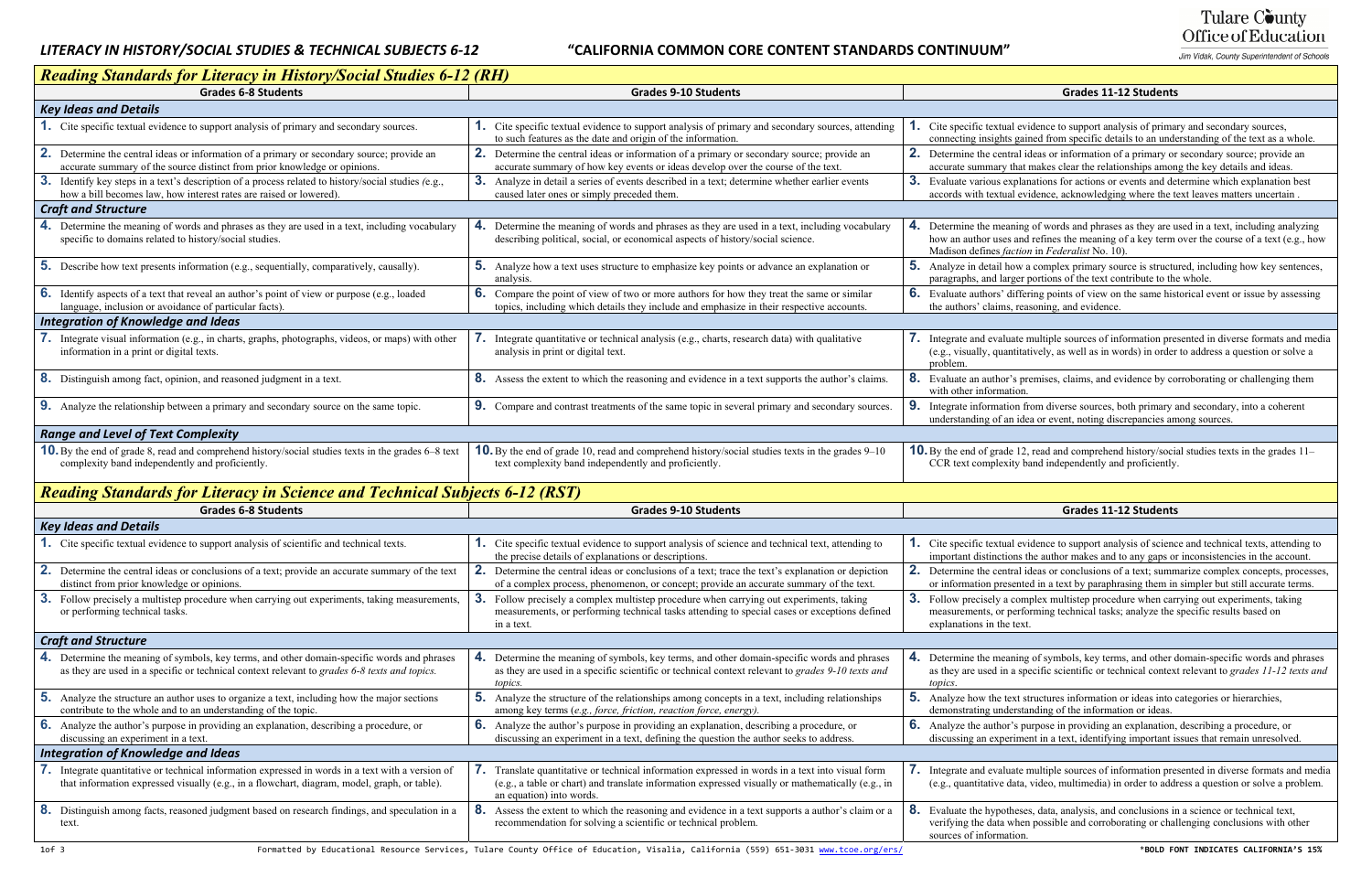### *HISTORY/SOCIAL STUDIES & TECHNICAL SUBJECTS 6‐12* **"CALIFORNIA COMMON CORE CONTENT STANDARDS CONTINUUM"**

# Tulare County Office of Education

Jim Vidak, County Superintendent of Schools

#### **Students Grades 9‐10 Students Grades 11‐12 Students**

ion from a range of sources (e.g., texts, experiments, simulations) into a ling of a process, phenomenon, or concept, resolving conflicting ossible.

12, read and comprehended science/ technical texts in the grades 11-CCR d independently and proficiently.

#### **Students Grades 9‐10 Students Grades 11‐12 Students**

**2. 2. 2. 2. 2.** *2.**discipline-specific content.* 

 $\text{Re}, \text{knowledgeable claim(s)}, \text{establish the significance of the claim(s)},$ claim(s) from alternate or opposing claims, and create an organization that  $lces the claim(s).$ 

s) and counterclaims fairly and thoroughly, supplying the most relevant ce for each while pointing out the strengths and limitations of both  $u$ nterclaims in a discipline-appropriate form that anticipates the audience's l, concerns, values, and possible biases.

uses, and clauses as well as varied syntax to link the major sections of the  $t_{\text{e}}$  and clarify the relationships between claim(s) and reasons, between  $r =$  and between claim(s) and counterclaims.

aintain a formal style and objective tone while attending to the norms and he discipline in which they are writing.

ading statement or section that follows from or supports the argument

xplanatory texts, including the narration of historical events, scientific processes.

Interior and organize complex ideas, concepts, and information so that each new on that which precedes it to create a unified whole; include formatting graphics, (e.g., figures, tables), and multimedia when useful to aiding

ic thoroughly by selecting the most significant and relevant facts, ions, concrete details, quotations, or other information and examples he audience's knowledge of the topic.

itions and sentence structures to link the major sections of the text, create larify the relationships among complex ideas and concepts.

uage, domain-specific, and techniques such as metaphor, simile, and age the complexity of the topic; convey a knowledgeable stance in a style the discipline and context as well as to the expertise of likely readers. ading statement or section that follows from and supports the information provided (e.g., articulating the implications or significance of the topic).

 $\alpha$  able as a separate requirement)

students must be able to incorporate narrative accounts into their at others can replicate them and (possibly) reach the same results.

beteent writing in which the development, organization, and style are purpose, and audience.

from writing as needed by planning, revising, editing, or trying a new on addressing what is most significant for a specific purpose and

luding the Internet, to produce, publish, and update individual or shared response to ongoing feedback, including new arguments or information.

| <b>Reading Standards for Literacy in Science and Technical Subjects 6-12 (RST) continued</b>                                                                                                                                                                                                                                                                                                                                                                                                                                                                                                                                                                                                                                                                                                                                                                                                                                                                                                                                                                                                   |                                                                                                                                                                                                                                                                                                                                                                                                                                                                                                                                                                                                                                                                                                                                                                                                                                                                                                                                                                                                                                                                                                                                                                                                                                                                                                                                                                                                                                                                                       |                                                                                                                                                                                                                                                                                                                                                                                                               |  |  |  |  |  |  |  |
|------------------------------------------------------------------------------------------------------------------------------------------------------------------------------------------------------------------------------------------------------------------------------------------------------------------------------------------------------------------------------------------------------------------------------------------------------------------------------------------------------------------------------------------------------------------------------------------------------------------------------------------------------------------------------------------------------------------------------------------------------------------------------------------------------------------------------------------------------------------------------------------------------------------------------------------------------------------------------------------------------------------------------------------------------------------------------------------------|---------------------------------------------------------------------------------------------------------------------------------------------------------------------------------------------------------------------------------------------------------------------------------------------------------------------------------------------------------------------------------------------------------------------------------------------------------------------------------------------------------------------------------------------------------------------------------------------------------------------------------------------------------------------------------------------------------------------------------------------------------------------------------------------------------------------------------------------------------------------------------------------------------------------------------------------------------------------------------------------------------------------------------------------------------------------------------------------------------------------------------------------------------------------------------------------------------------------------------------------------------------------------------------------------------------------------------------------------------------------------------------------------------------------------------------------------------------------------------------|---------------------------------------------------------------------------------------------------------------------------------------------------------------------------------------------------------------------------------------------------------------------------------------------------------------------------------------------------------------------------------------------------------------|--|--|--|--|--|--|--|
| <b>Grades 6-8 Students</b>                                                                                                                                                                                                                                                                                                                                                                                                                                                                                                                                                                                                                                                                                                                                                                                                                                                                                                                                                                                                                                                                     | <b>Grades 9-10 Students</b>                                                                                                                                                                                                                                                                                                                                                                                                                                                                                                                                                                                                                                                                                                                                                                                                                                                                                                                                                                                                                                                                                                                                                                                                                                                                                                                                                                                                                                                           |                                                                                                                                                                                                                                                                                                                                                                                                               |  |  |  |  |  |  |  |
| Integration of Knowledge and Ideas (continued)                                                                                                                                                                                                                                                                                                                                                                                                                                                                                                                                                                                                                                                                                                                                                                                                                                                                                                                                                                                                                                                 |                                                                                                                                                                                                                                                                                                                                                                                                                                                                                                                                                                                                                                                                                                                                                                                                                                                                                                                                                                                                                                                                                                                                                                                                                                                                                                                                                                                                                                                                                       |                                                                                                                                                                                                                                                                                                                                                                                                               |  |  |  |  |  |  |  |
| 9. Compare and contrast the information gained from experiments, simulations, video, or<br>multimedia sources with that gained from reading a text on the same topic.                                                                                                                                                                                                                                                                                                                                                                                                                                                                                                                                                                                                                                                                                                                                                                                                                                                                                                                          | 9. Compare and contrast findings presented in a text to those from other sources, (including their<br>own experiments) noting when the findings support or contradict previous explanations or<br>accounts.                                                                                                                                                                                                                                                                                                                                                                                                                                                                                                                                                                                                                                                                                                                                                                                                                                                                                                                                                                                                                                                                                                                                                                                                                                                                           | 9.<br>Synthesize informat<br>coherent understand<br>information when po                                                                                                                                                                                                                                                                                                                                       |  |  |  |  |  |  |  |
| <b>Range and Level of Text Complexity</b>                                                                                                                                                                                                                                                                                                                                                                                                                                                                                                                                                                                                                                                                                                                                                                                                                                                                                                                                                                                                                                                      |                                                                                                                                                                                                                                                                                                                                                                                                                                                                                                                                                                                                                                                                                                                                                                                                                                                                                                                                                                                                                                                                                                                                                                                                                                                                                                                                                                                                                                                                                       |                                                                                                                                                                                                                                                                                                                                                                                                               |  |  |  |  |  |  |  |
| <b>10.</b> By the end of grade 8, read and comprehend science/technical texts in the grades 6-8 text<br>complexity band independently and proficiently.                                                                                                                                                                                                                                                                                                                                                                                                                                                                                                                                                                                                                                                                                                                                                                                                                                                                                                                                        | 10. By the end of grade 10, read and comprehend science/ technical texts in the grades 9-10 text<br>complexity band independently and proficiently.                                                                                                                                                                                                                                                                                                                                                                                                                                                                                                                                                                                                                                                                                                                                                                                                                                                                                                                                                                                                                                                                                                                                                                                                                                                                                                                                   | <b>10.</b> By the end of grade<br>text complexity band                                                                                                                                                                                                                                                                                                                                                        |  |  |  |  |  |  |  |
| <b>Writing Standards for History/Social Studies, Science and Technical Subjects 6-12 (WHST)</b>                                                                                                                                                                                                                                                                                                                                                                                                                                                                                                                                                                                                                                                                                                                                                                                                                                                                                                                                                                                                |                                                                                                                                                                                                                                                                                                                                                                                                                                                                                                                                                                                                                                                                                                                                                                                                                                                                                                                                                                                                                                                                                                                                                                                                                                                                                                                                                                                                                                                                                       |                                                                                                                                                                                                                                                                                                                                                                                                               |  |  |  |  |  |  |  |
| <b>Grades 6-8 Students</b>                                                                                                                                                                                                                                                                                                                                                                                                                                                                                                                                                                                                                                                                                                                                                                                                                                                                                                                                                                                                                                                                     | <b>Grades 9-10 Students</b>                                                                                                                                                                                                                                                                                                                                                                                                                                                                                                                                                                                                                                                                                                                                                                                                                                                                                                                                                                                                                                                                                                                                                                                                                                                                                                                                                                                                                                                           |                                                                                                                                                                                                                                                                                                                                                                                                               |  |  |  |  |  |  |  |
| <b>Text Types and Purposes</b>                                                                                                                                                                                                                                                                                                                                                                                                                                                                                                                                                                                                                                                                                                                                                                                                                                                                                                                                                                                                                                                                 |                                                                                                                                                                                                                                                                                                                                                                                                                                                                                                                                                                                                                                                                                                                                                                                                                                                                                                                                                                                                                                                                                                                                                                                                                                                                                                                                                                                                                                                                                       |                                                                                                                                                                                                                                                                                                                                                                                                               |  |  |  |  |  |  |  |
| Write arguments focused on <i>discipline-specific content</i> .<br>Introduce claim(s) about a topic or issue, acknowledge and distinguish the claim(s) from<br>a.<br>alternate or opposing claims, and organize the reasons and evidence logically.<br>Support claim(s) with logical reasoning and relevant, accurate data and evidence that<br>b.<br>demonstrate an understanding of the topic or text, using credible sources.<br>Use words, phrases and clauses to create cohesion and clarify the relationships among<br>c.<br>claim(s), counterclaims, reasons, and evidence.<br>Establish and maintain a formal style.<br>d.<br>Provide a concluding statement or section that follows from and supports the argument<br>e.<br>presented.                                                                                                                                                                                                                                                                                                                                                | <b>1.</b> Write arguments focused on <i>discipline-specific content</i> .<br>Introduce precise claim(s), distinguish the claim(s) from alternate or opposing claims, and<br>a.<br>create an organization that establishes clear relationships among the claim(s),<br>counterclaims, reasons, and evidence.<br>Develop claim(s) and counterclaims fairly, supplying data and evidence for each while<br>b.<br>pointing out the strengths and limitations of both claim(s) and counterclaims in a<br>discipline-appropriate form and in a manner that anticipates the audience's knowledge<br>level and concerns.<br>Use words, phrases and clauses to link the major sections of the text, create cohesion, and<br>c.<br>clarify the relationships between claim(s) and reasons, between reasons and evidence, and<br>between claim(s) and counterclaims.<br>Establish and maintain a formal style and objective tone while attending to the norms and<br>conventions of the discipline in which they are writing.<br>Provide a concluding statement or section that follows from or supports the argument<br>e.<br>presented.                                                                                                                                                                                                                                                                                                                                                         | <b>1.</b> Write arguments foo<br>Introduce precis<br>a.<br>distinguish the c<br>logically sequen<br>Develop claim(s<br>$\mathbf{b}$ .<br>data and evidend<br>$claim(s)$ and cou<br>knowledge level<br>Use words, phra<br>$c_{\cdot}$<br>text, create cohe<br>reasons and evid<br>Establish and ma<br>d.<br>conventions of t<br>Provide a conclu<br>e.<br>presented.                                           |  |  |  |  |  |  |  |
| 2.<br>Write informative/explanatory texts, including the narration of historical events, scientific<br>procedures/experiments, or technical processes.<br>Introduce a topic clearly, previewing what is to follow; organize ideas, concepts, and<br>a.<br>information into border categories as appropriate to achieving purpose; include formatting<br>(e.g., headings), graphics (e.g., charts, tables), and multimedia when useful to aiding<br>comprehension.<br>Develop a topic with relevant, well-chosen facts, definitions, concrete details, quotations,<br>b.<br>or other information and examples.<br>Use appropriate and varied transitions to create cohesion and clarify the relationships<br>among ideas and concepts.<br>Use precise language and domain-specific vocabulary to inform about or explain the<br>d.<br>topic.<br>Establish and maintain a formal style and objective tone<br>Provide a concluding statement or section that follows from and supports the information<br>or explanation presented.<br>3.<br>(See note; not applicable as a separate requirement) | 2. Write informative/explanatory texts, including the narration of historical events, scientific<br>procedures/experiments, or technical processes.<br>Introduce a topic and organize ideas, concepts, and information to make important<br>a.<br>connections and distinctions; include formatting (e.g., headings), graphics (e.g., figures,<br>tables), and multimedia when useful to aiding comprehension.<br>Develop the topic with well-chosen, relevant, and sufficient facts, extended definitions,<br>b.<br>concrete details, quotations, or other information and examples appropriate to the<br>audience's knowledge of the topic.<br>Use varied transitions and sentence structures to link the major sections of the text, create<br>cohesion, and clarify the relationships among ideas and concepts.<br>Use precise language and domain-specific vocabulary to manage the complexity of the<br>d.<br>specific topic and convey a style appropriate to the discipline and context as well as to the<br>expertise of likely readers.<br>Establish and maintain a formal style and objective tone while attending to the norms and<br>e.<br>conventions of the discipline in which they are writing.<br>Provide a concluding statement or section that follows from and supports the information<br>or explanation presented (e.g., articulating implications or the significance of the topic).<br>3 <sub>1</sub><br>(See note; not applicable as a separate requirement) | 2.<br>Write informative/e:<br>procedures/experime<br>Introduce a topic<br>a.<br>element builds o<br>(e.g., headings),<br>comprehension.<br>Develop the topi<br>$\mathbf{b}$ .<br>extended definit<br>appropriate to th<br>Use varied trans<br>cohesion, and cla<br>Use precise lang<br>d.<br>analogy to mana<br>that responds to<br>Provide a conclu<br>e.<br>or explanation p<br>3.<br>(See note; not applic |  |  |  |  |  |  |  |
|                                                                                                                                                                                                                                                                                                                                                                                                                                                                                                                                                                                                                                                                                                                                                                                                                                                                                                                                                                                                                                                                                                | Note: Students' narrative skills continue to grow in these grades. The Standards require that students be able to incorporate narrative elements effectively into arguments and informative/explanatory texts. In history/soci                                                                                                                                                                                                                                                                                                                                                                                                                                                                                                                                                                                                                                                                                                                                                                                                                                                                                                                                                                                                                                                                                                                                                                                                                                                        |                                                                                                                                                                                                                                                                                                                                                                                                               |  |  |  |  |  |  |  |
|                                                                                                                                                                                                                                                                                                                                                                                                                                                                                                                                                                                                                                                                                                                                                                                                                                                                                                                                                                                                                                                                                                | analyses of individuals or events of historical import. In science and technical subjects, students must be able to write precise enough descriptions of the step-by-step procedures they use in their investigations or techn                                                                                                                                                                                                                                                                                                                                                                                                                                                                                                                                                                                                                                                                                                                                                                                                                                                                                                                                                                                                                                                                                                                                                                                                                                                        |                                                                                                                                                                                                                                                                                                                                                                                                               |  |  |  |  |  |  |  |
| <b>Production and Distribution of Writing</b>                                                                                                                                                                                                                                                                                                                                                                                                                                                                                                                                                                                                                                                                                                                                                                                                                                                                                                                                                                                                                                                  |                                                                                                                                                                                                                                                                                                                                                                                                                                                                                                                                                                                                                                                                                                                                                                                                                                                                                                                                                                                                                                                                                                                                                                                                                                                                                                                                                                                                                                                                                       |                                                                                                                                                                                                                                                                                                                                                                                                               |  |  |  |  |  |  |  |
| 4. Produce clear and coherent writing in which the development, organization, and style are<br>appropriate to task, purpose, and audience.                                                                                                                                                                                                                                                                                                                                                                                                                                                                                                                                                                                                                                                                                                                                                                                                                                                                                                                                                     | 4. Produce clear and coherent writing in which the development, organization and style are<br>appropriate to task, purpose, and audience.                                                                                                                                                                                                                                                                                                                                                                                                                                                                                                                                                                                                                                                                                                                                                                                                                                                                                                                                                                                                                                                                                                                                                                                                                                                                                                                                             | 4. Produce clear and co<br>appropriate to task, p                                                                                                                                                                                                                                                                                                                                                             |  |  |  |  |  |  |  |
| 5.<br>With some guidance and support from peers and adults, develop and strengthen writing as<br>needed by planning, revising, editing, rewriting, or trying a new approach, focusing on how<br>well purpose and audience have been addressed.                                                                                                                                                                                                                                                                                                                                                                                                                                                                                                                                                                                                                                                                                                                                                                                                                                                 | 5.<br>Develop and strengthen writing as needed by planning, revising, editing, rewriting, or trying a<br>new approach, focusing on addressing what is most significant for a specific purpose and<br>audience.                                                                                                                                                                                                                                                                                                                                                                                                                                                                                                                                                                                                                                                                                                                                                                                                                                                                                                                                                                                                                                                                                                                                                                                                                                                                        | 5. Develop and strengt<br>approach, focusing<br>audience.                                                                                                                                                                                                                                                                                                                                                     |  |  |  |  |  |  |  |
| 6.<br>Use technology, including the Internet, to produce and publish writing and present the<br>relationship between information and ideas clearly and efficiently.                                                                                                                                                                                                                                                                                                                                                                                                                                                                                                                                                                                                                                                                                                                                                                                                                                                                                                                            | 6. Use technology, including the Internet, to produce, publish, and update individual or shared<br>writing products, taking advantage of technology's capacity to link to other information and<br>to display information flexibly and dynamically.                                                                                                                                                                                                                                                                                                                                                                                                                                                                                                                                                                                                                                                                                                                                                                                                                                                                                                                                                                                                                                                                                                                                                                                                                                   | 6. Use technology, inc.<br>writing products in a                                                                                                                                                                                                                                                                                                                                                              |  |  |  |  |  |  |  |